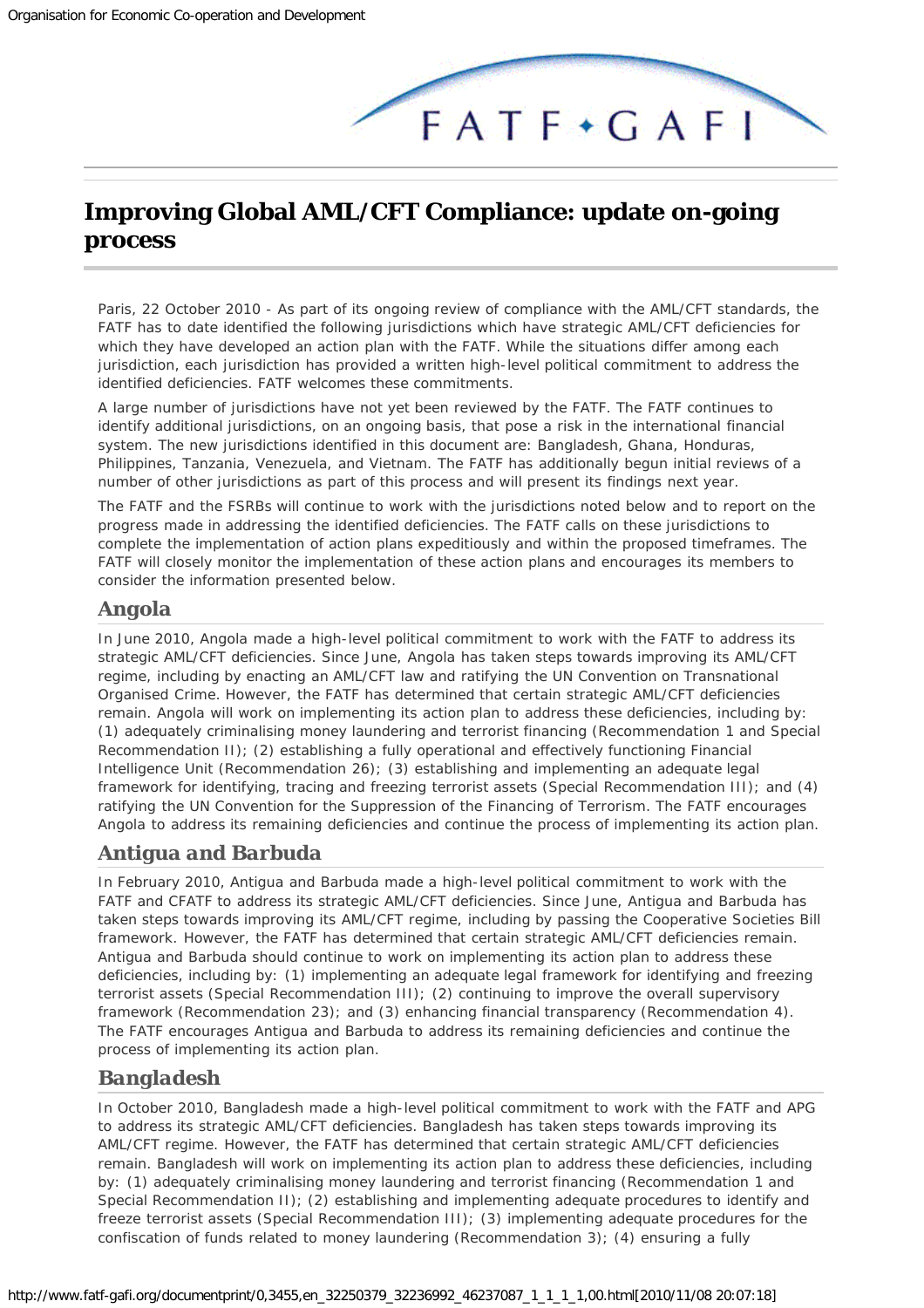operational and effectively functioning Financial Intelligence Unit (Recommendation 26); (5) improving suspicious transaction reporting requirements (Recommendation 13 and Special Recommendation IV); and (6) improving international cooperation (Recommendations 36 and 39 and Special Recommendation V). The FATF encourages Bangladesh to address its remaining deficiencies and continue the process of implementing its action plan.

#### *Bolivia*

In February 2010, Bolivia made a high-level political commitment to work with the FATF and GAFISUD to address its strategic AML/CFT deficiencies. However, the FATF has determined that certain strategic deficiencies remain. Bolivia should continue to work on implementing its action plan to address these deficiencies, including by: (1) ensuring adequate criminalisation of money laundering g (Recommendation 1); (2) adequately criminalizing terrorist financing (Special Recommendation II); (3) establishing and implementing an adequate legal framework for identifying and freezing terrorist assets (Special Recommendation III); and (4) establishing a fully operational and effective Financial Intelligence Unit (Recommendation 26). The FATF encourages Bolivia to address its remaining deficiencies and continue the process of implementing its action plan.

#### *Ecuador*

In June 2010, Ecuador made a high-level political commitment to work with the FATF and GAFISUD to address its strategic AML/CFT deficiencies. Since June, Ecuador has taken steps towards improving its AML/CFT regime, including by tabling a revised AML/CFT law. However, the FATF has determined that certain strategic AML/CFT deficiencies remain. Ecuador will work on implementing its action plan to address these deficiencies, including by: (1) adequately criminalising money laundering and terrorist financing (Recommendation 1 and Special Recommendation II); (2) establishing and implementing adequate procedures to identify and freeze terrorist assets (Special Recommendation III); (3) implementing adequate procedures for the confiscation of funds related to money laundering (Recommendation 3); and (4) reinforcing and improving coordination of financial sector supervision (Recommendation 23). The FATF encourages Ecuador to address its remaining deficiencies and continue the process of implementing its action plan.

## *Ethiopia*

In June 2010, Ethiopia made a high-level political commitment to work with the FATF to address its strategic AML/CFT deficiencies. However, the FATF has determined that certain strategic AML/CFT deficiencies remain. Ethiopia will work on implementing its action plan to address these deficiencies, including by: (1) adequately criminalising money laundering and terrorist financing (Recommendation 1 and Special Recommendation II); (2) establishing and implementing an adequate legal framework and procedures to identify and freeze terrorist assets (Special Recommendation III); (3) ensuring a fully operational and effectively functioning Financial Intelligence Unit (Recommendation 26); (4) raising awareness of AML/CFT issues within the law enforcement community (Recommendation 27); and (5) implementing effective, proportionate and dissuasive sanctions in order to deal with natural or legal persons that do not comply with the national AML/CFT requirements (Recommendation 17). The FATF encourages Ethiopia to address its remaining deficiencies and continue the process of implementing its action plan.

## *Ghana*

In October 2010, Ghana made a high-level political commitment to work with the FATF and GIABA to address its strategic AML/CFT deficiencies. Ghana has taken steps towards improving its AML/CFT regime. However, the FATF has determined that strategic AML/CFT deficiencies remain. Ghana will work on implementing its action plan to address these deficiencies, including by: (1) adequately criminalising money laundering and terrorist financing (Recommendation 1 and Special Recommendation II); (2) establishing and implementing adequate measures for the confiscation of funds related to money laundering (Recommendation 3); (3) establishing effective CDD measures (Recommendation 5); (4) establishing a fully operational and effectively functioning Financial Intelligence Unit (Recommendation 26); and (5) establishing and implementing adequate procedures to identify and freeze terrorist assets (Special Recommendation III). The FATF encourages Ghana to address its remaining deficiencies and continue the process of implementing its action plan.

#### *Greece*

In February 2010, Greece made a high-level political commitment to work with the FATF to address its strategic AML/CFT deficiencies. Since June, Greece has taken steps towards improving its AML/CFT regime, including by taking measures to enhance the effectiveness of the FIU and adopting legislation to adequately criminalise terrorist financing. However, the FATF has determined that certain strategic AML/CFT deficiencies remain. Greece should continue to work on implementing its action plan to address these deficiencies, including by: (1) improving exisiting mechanisms and procedures for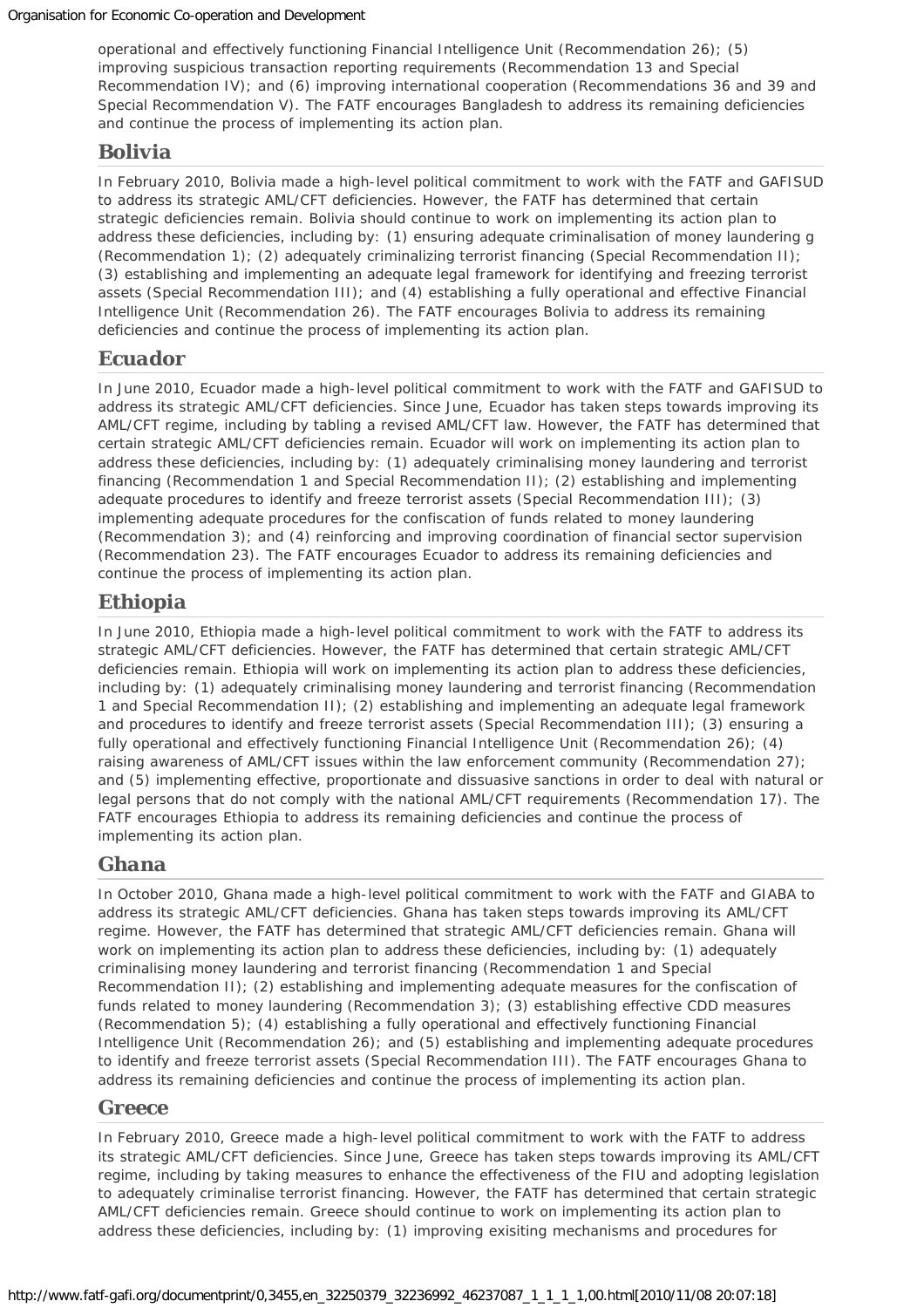freezing terrorist assets under UNSCR 1373 (Special Recommendation III); and (2) further enhancing the effectiveness of the FIU (Recommendation 26). The FATF encourages Greece to address its remaining deficiencies and continue the process of implementing its action plan.

#### *Honduras*

In October 2010, Honduras made a high-level political commitment to work with the FATF and CFATF to address its strategic AML/CFT deficiencies. Honduras has taken steps towards improving its AML/CFT regime. However, the FATF has determined that strategic AML/CFT deficiencies remain. Honduras will work on implementing its action plan to address these deficiencies, including by: (1) adequately criminalising terrorist financing (Special Recommendation II); (2) establishing and implementing adequate procedures to identify and freeze terrorist assets (Special Recommendation III); (3) ensuring a fully operational and effectively functioning Financial Intelligence Unit (Recommendation 26); and (4) improving and broadening CDD measures (Recommendation 5). The FATF encourages Honduras to address its remaining deficiencies and continue the process of implementing its action plan.

#### *Indonesia*

In February 2010, Indonesia made a high-level political commitment to work with the FATF and the APG to address its strategic AML/CFT deficiencies. Since June, Indonesia has taken steps towards improving its AML/CFT regime, including by approving a new AML law on October 2010. However, the FATF has determined that certain strategic AML/CFT deficiencies remain. Indonesia should continue to work on implementing its action plan to address these deficiencies, including by: (1) adequately criminalising terrorist financing (Special Recommendation II); (2) ensuring effective criminalisation of money laundering (Recommendation 1); (2) establishing and implementing adequate procedures to identify and freeze terrorist assets (Special Recommendation III); and (3) amending and implementing laws or other instruments to fully implementing the 1999 International Convention for the Suppression of Financing of Terrorism (Special Recommendation I). The FATF encourages Indonesia to address its remaining deficiencies and continue the process of implementing its action plan.

#### *Kenya*

In February 2010, Kenya made a high-level political commitment to work with the FATF and ESAAMLG to address its strategic AML/CFT deficiencies. However, the FATF has determined that certain strategic AML/CFT deficiencies remain. Kenya should continue to work on implementing its action plan to address these deficiencies, including by: (1) adequately criminalising terrorist financing (Special Recommendation II); (2) ensuring a fully operational and effectively functioning Financial Intelligence Unit (Recommendation 26); (3) establishing and implementing an adequate legal framework for identifying and freezing terrorist assets (Special Recommendation III); (4) raising awareness of AML/CFT issues within the law enforcement community (Recommendation 27); and (5) implementing effective, proportionate and dissuasive sanctions in order to deal with natural or legal persons that do not comply with the national AML/CFT requirements (Recommendation 17). The FATF encourages Kenya to address its remaining deficiencies and continue the process of implementing its action plan.

#### *Morocco*

In February 2010, Morocco made a high-level political commitment to work with the FATF and MENAFATF to address its strategic AML/CFT deficiencies. Since June, Morocco has taken steps towards improving its AML/CFT regime, including by taking initial steps to make the FIU more operational. However, the FATF has determined that certain strategic AML/CFT deficiencies remain. Morocco should continue to work on implementing its action plan to address these deficiencies, including by: (1) amending the penal code to extend the scope of the ML and FT offences (Recommendation 1 and Special Recommendation II); (2) amending relevant laws or regulations to address deficiencies in customer due diligence requirements (Recommendation 5); and (3) ensuring a fully operational and effectively functioning Financial Intelligence Unit (Recommendation 26). The FATF encourages Morocco to address its remaining deficiencies and continue the process of implementing its action plan.

#### *Myanmar*

In February 2010, Myanmar made a high-level political commitment to work with the FATF and APG to address its strategic AML/CFT deficiencies. However, the FATF has determined that certain strategic AML/CFT deficiencies remain. Myanmar should continue to work on implementing its action plan to address these deficiencies, including by: (1) adequately criminalising money laundering and terrorist financing (Recommendation 1 and Special Recommendation II); (2) establishing and implementing adequate procedures to identify and freeze terrorist assets (Special Recommendation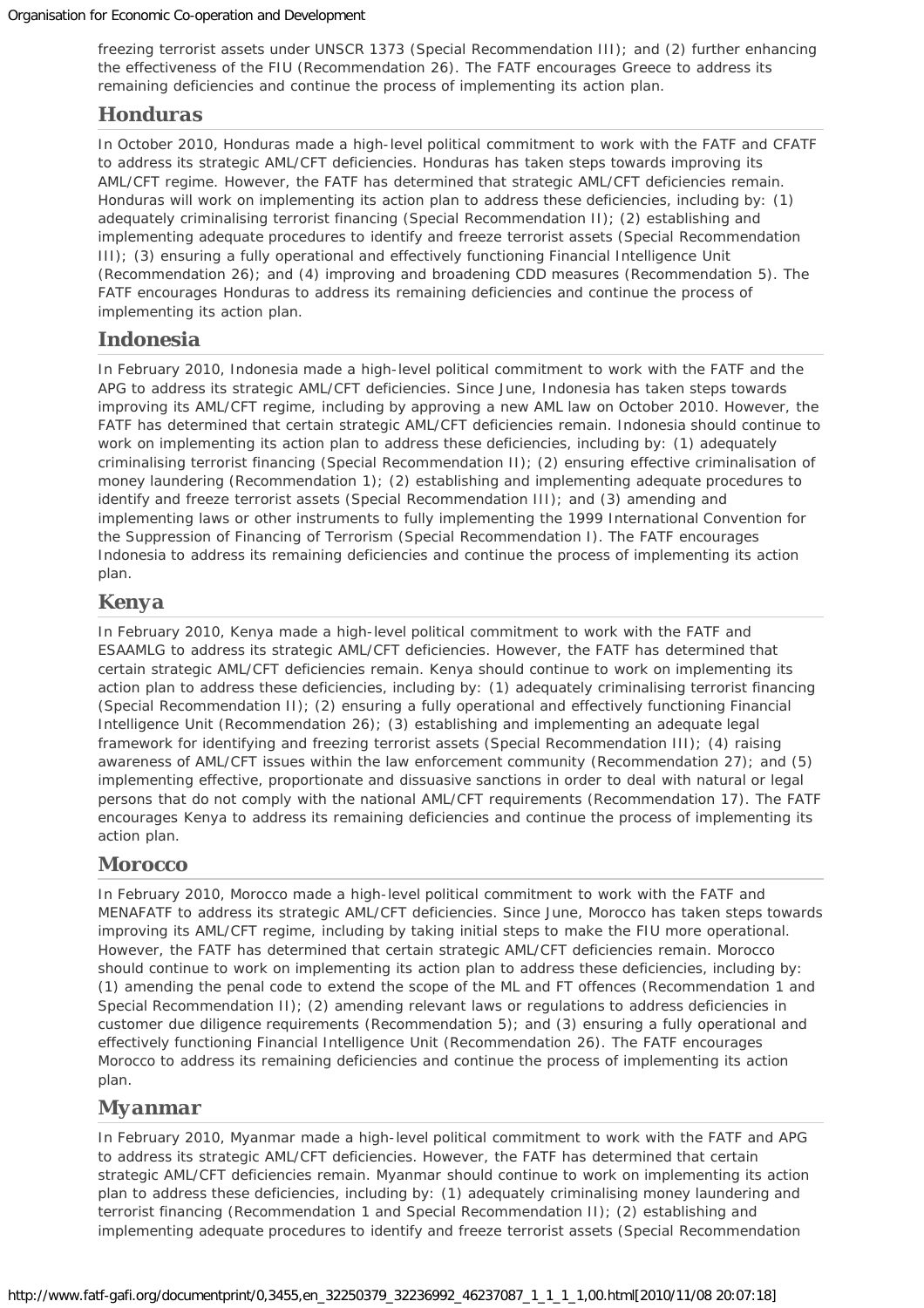III); (3) strengthening the extradition framework in relation to terrorist financing (Recommendation 35 and Special Recommendation I); (4) ensuring a fully operational and effectively functioning Financial Intelligence Unit (Recommendation 26); (5) enhancing financial transparency (Recommendation 4); and (6) strengthening customer due diligence measures (Recommendations 5). The FATF encourages Myanmar to address its remaining deficiencies and continue the process of implementing its action plan.

## *Nepal*

In February 2010, Nepal made a high-level political commitment to work with the FATF and APG to address its strategic AML/CFT deficiencies. Since June, Nepal has taken steps towards improving its AML/CFT regime, including by tabling draft amendments on money laundering and terrorist financing. However, the FATF has determined that certain strategic AML/CFT deficiencies remain. Nepal should continue to work on implementing its action plan to address these deficiencies, including by: (1) adequately criminalising money laundering and terrorist financing (Recommendation 1 and Special Recommendation II); (2) establishing and implementing adequate procedures to identify and freeze terrorist assets (Special Recommendation III); (3) implementing adequate procedures for the confiscation of funds related to money laundering (Recommendation 3); and (4) enacting and implementing appropriate mutual legal assistance legislation (Recommendation 36). The FATF encourages Nepal to address its remaining deficiencies and continue the process of implementing its action plan.

#### *Nigeria*

In February 2010, Nigeria made a high-level political commitment to work with the FATF and GIABA to address its strategic AML/CFT deficiencies. However, the FATF has determined that certain strategic AML/CFT deficiencies remain. Nigeria should continue to work on implementing its action plan to address these deficiencies, including by: (1) adequately criminalising money laundering and terrorist financing (Recommendation 1 and Special Recommendation II); (2) implementing adequate procedures to identify and freeze terrorist assets (Special Recommendation III); (3) ensuring that relevant laws or regulations address deficiencies in customer due diligence requirements and that they apply to all financial institutions (Recommendation 5); and (4) demonstrating that AML/CFT supervision is undertaken effectively across the financial sector (Recommendation 23). The FATF encourages Nigeria to address its remaining deficiencies and continue the process of implementing its action plan.

## *Pakistan*

In June 2010, Pakistan made a high-level political commitment to work with the FATF and APG to address its strategic AML/CFT deficiencies. Since June, Pakistan has taken steps towards improving its AML/CFT regime, including by broadening the scope of ML predicate offences. However, the FATF has determined that certain strategic AML/CFT deficiencies remain. Pakistan will work on implementing its action plan to address these deficiencies, including by (1) demonstrating adequate criminalisation of money laundering and terrorist financing (Recommendation 1 and Special Recommendation II); (2) demonstrating adequate procedures to identify, freeze and confiscate terrorist assets (Special Recommendation III); (3) ensuring a fully operational and effectively functioning Financial Intelligence Unit (Recommendation 26); (4) demonstrating effective regulation of money service providers, including an appropriate sanctions regime, and increasing the range of ML/FT preventive measures for these services (Special Recommendation VI); and (5) improving and implementing effective controls for cross-border cash transactions (Special Recommendation IX). The FATF encourages Pakistan to address its remaining deficiencies and continue the process of implementing its action plan.

## *Paraguay*

In February 2010, Paraguay made a high-level political commitment to work with the FATF and GAFISUD to address its strategic AML/CFT deficiencies. Since June, Paraguay has taken steps towards improving its AML/CFT regime, including by establishing some fundamental CDD measures. However, the FATF has determined that certain strategic AML/CFT deficiencies remain. Paraguay should continue to work on implementing its action plan to address these deficiencies, including by: (1) establishing and implementing adequate procedures to identify, freeze and confiscate terrorist assets (Special Recommendation III); (2) improving financial transparency (Recommendation 4); (3) improving and broadening customer due diligence measures (Recommendation 5); and (4) implementing effective controls for cross-border cash transactions (Special Recommendation IX). The FATF encourages Paraguay to address its remaining deficiencies and continue the process of implementing its action plan.

## *Philippines*

In October 2010, the Philippines made a high-level political commitment to work with the FATF and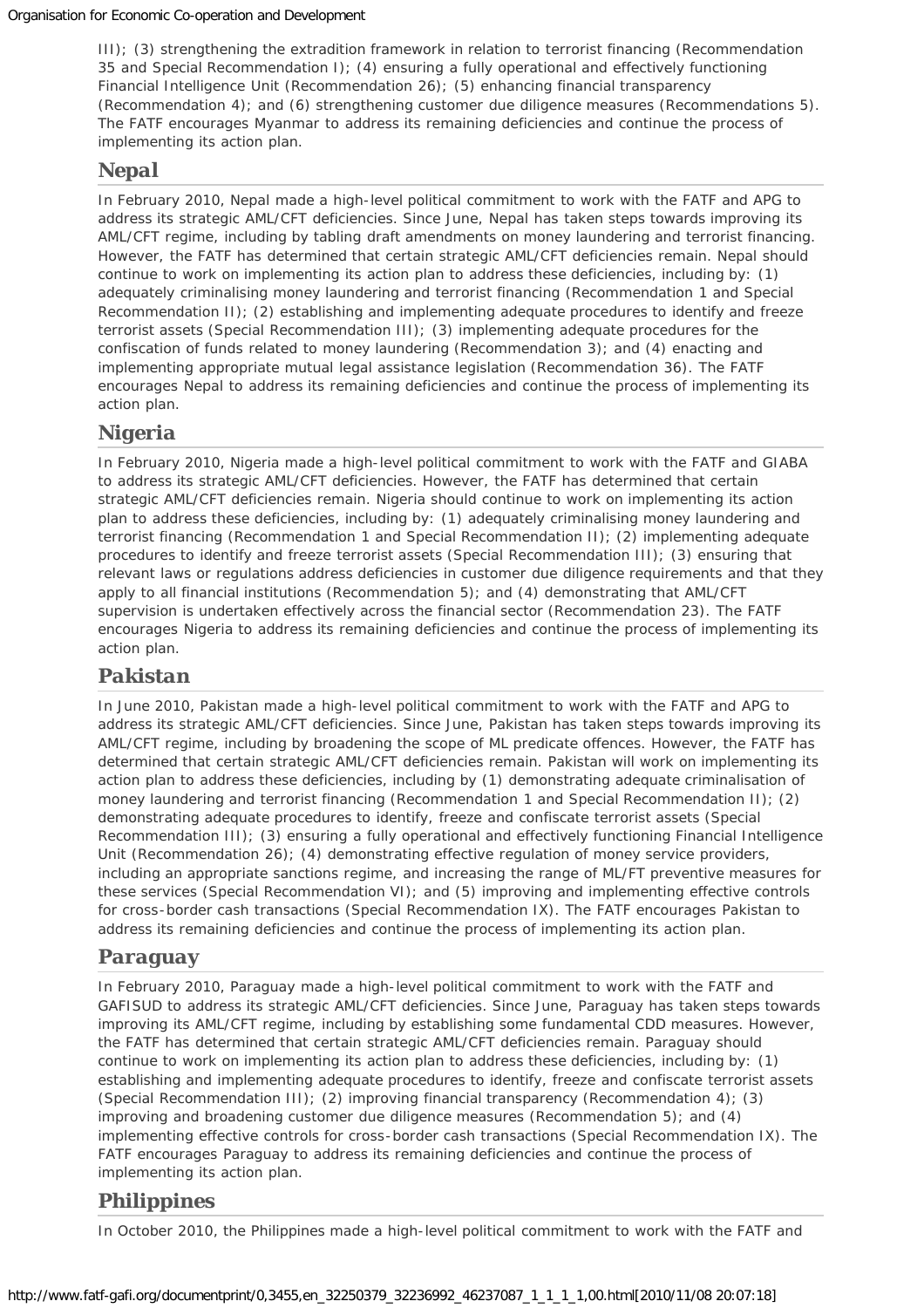APG to address its strategic AML/CFT deficiencies. The Philippines has taken steps towards improving its AML/CFT regime. However, the FATF has determined that certain strategic AML/CFT deficiencies remain. The Philippines will work on implementing its action plan to address these deficiencies, including by: (1) adequately criminalising money laundering and terrorist financing (Recommendation 1 and Special Recommendation II); (2) implementing adequate procedures to identify and freeze terrorist assets and confiscate funds related to money laundering (Special Recommendation III and Recommendation 3); (3) enhancing financial transparency (Recommendation 4); (4) ensuring capacity and financial resources for competent authorities (Recommendation 30); and (5) establishing effective CDD measures (Recommendation 5). The FATF encourages the Philippines to address its remaining deficiencies and continue the process of implementing its action plan.

#### *São Tomé and Príncipe*

In October 2010, São Tomé and Príncipe made a high-level political commitment to work with the FATF and GIABA to address its strategic AML/CFT deficiencies. However, the FATF has determined that certain strategic AML/CFT deficiencies remain. São Tomé and Príncipe will work on implementing its action plan to address these deficiencies, including by: (1) adequately criminalising money laundering and terrorist financing (Recommendation 1 and Special Recommendation II); (2) establishing a fully operational and effectively functioning Financial Intelligence Unit (Recommendation 26); (3) ensuring that financial institutions and DNFBPs are subject to adequate AML/CFT regulation and supervision, and that competent authority or authorities have been designated to ensure compliance with AML/CFT requirements (Recommendations 23, 24 and 29); (4) implementing effective, proportionate and dissuasive sanctions in order to deal with natural or legal persons that do not comply with the national AML/CFT requirements (Recommendation 17); and (5) taking the necessary action to gain membership of GIABA. The FATF encourages São Tomé and Príncipe to address its remaining deficiencies and continue the process of implementing its action plan.

## *Sri Lanka*

In February 2010, Sri Lanka made a high-level political commitment to work with the FATF and APG to address its strategic AML/CFT deficiencies. However, the FATF has determined that certain strategic AML/CFT deficiencies remain. Sri Lanka should continue to work on implementing its action plan to address these deficiencies, including by: (1) adequately criminalising money laundering and terrorist financing (Recommendation 1 and Special Recommendation II); and (2) establishing and implementing adequate procedures to identify and freeze terrorist assets (Special Recommendation III). The FATF encourages Sri Lanka to address its remaining deficiencies and continue the process of implementing its action plan.

#### *Sudan*

In February 2010, Sudan made a high-level political commitment to work with the FATF and MENAFATF to address its strategic AML/CFT deficiencies. Since June, Sudan has taken steps towards improving its AML/CFT regime, including by conducting outreach to financial institutions on AML/CFT obligations and taking initial steps to operationalise the FIU. However, the FATF has determined that certain strategic AML/CFT deficiencies remain. Sudan should continue to work on implementing its action plan to address these deficiencies, including by: (1) implementing adequate procedures for identifying and freezing terrorist assets (Special Recommendation III); (2) ensuring a fully operational and effectively functioning Financial Intelligence Unit (Recommendation 26); (3) ensuring financial institutions are aware of and comply with their obligations to file suspicious transaction reports in relation to ML and FT (Recommendation 13 and Special Recommendation IV); and (4) implementing a supervisory programme for the regulators to ensure compliance with the provisions of the new law and regulations (Recommendation 23). The FATF encourages Sudan to address its remaining deficiencies and continue the process of implementing its action plan.

## *Syria*

In February 2010, Syria made a high-level political commitment to work with the FATF and MENAFATF to address its strategic AML/CFT deficiencies. However, the FATF has determined that certain strategic AML/CFT deficiencies remain. Syria should continue to work on implementing its action plan to address these deficiencies, including by: (1) adopting adequate measures to implement and enforce the 1999 International Convention for the Suppression of Financing of Terrorism (Special Recommendation I); (2) adequately criminalising terrorist financing (Special Recommendation II); (3) implementing adequate procedures for identifying and freezing terrorist assets (Special Recommendation III); (4) ensuring financial institutions are aware of and comply with their obligations to file suspicious transaction reports in relation to ML and FT (Recommendation 13 and Special Recommendation IV) and (5) adopting appropriate laws and procedures to provide mutual legal assistance (Recommendations 36-38, Special Recommendation V). The FATF encourages Syria to address its remaining deficiencies and continue the process of implementing its action plan.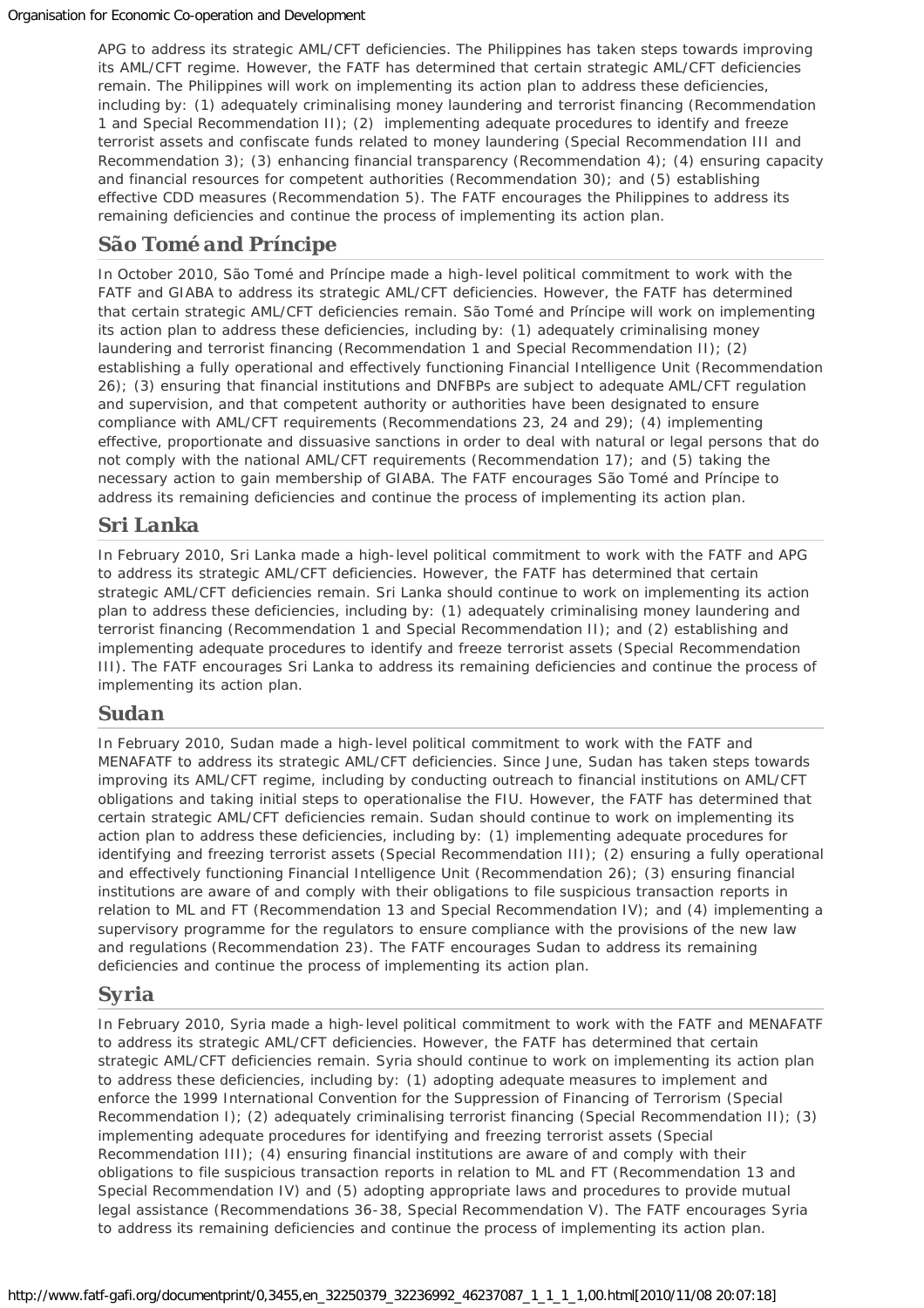## *Tanzania*

In October 2010, Tanzania made a high-level political commitment to work with the FATF and ESAAMLG to address its strategic AML/CFT deficiencies. Tanzania has taken steps towards improving its AML/CFT regime. However, the FATF has determined that certain strategic AML/CFT deficiencies remain. Tanzania will work on implementing its action plan to address these deficiencies, including by: (1) adequately criminalising money laundering and terrorist financing (Recommendation 1 and Special Recommendation II); (2) establishing and implementing adequate procedures to identify and freeze terrorist assets as well as implementing the UNSCR 1267 and 1373 through law, regulations or other enforceable means (Special Recommendation III); (3) establishing effective CDD measures (Recommendation 5); (4) establishing adequate record-keeping requirements (Recommendation 10); (5) establishing a fully operational and effectively functioning national Financial Intelligence Unit (Recommendation 26); and (6) designating competent authorities to ensure compliance with AML/CFT requirements (Recommendation 23). The FATF encourages Tanzania to address its remaining deficiencies and continue the process of implementing its action plan.

## *Thailand*

In February 2010, Thailand made a high-level political commitment to work with the FATF and APG to address its strategic AML/CFT deficiencies. However, the FATF has determined that certain strategic AML/CFT deficiencies remain. Thailand should continue to work on implementing its action plan to address these deficiencies, including by: (1) adequately criminalising terrorist financing (Special Recommendation II); (2) establishing and implementing adequate procedures to identify and freeze terrorist assets (Special Recommendation III); and (3) further strengthening AML/CFT supervision (Recommendation 23). The FATF encourages Thailand to address its remaining deficiencies and continue the process of implementing its action plan.

## *Trinidad and Tobago*

In February 2010, Trinidad and Tobago made a high-level political commitment to work with the FATF and CFATF to address its strategic AML/CFT deficiencies. However, the FATF has determined that certain strategic AML/CFT deficiencies remain. Trinidad and Tobago should continue to work on implementing its action plan to address these deficiencies, including by: (1) implementing adequate procedures to identify and freeze terrorist assets without delay (Special Recommendation III); (2) implementing adequate procedures for the confiscation of funds related to money laundering (Recommendation 3); and (3) establishing a fully operational and effectively functioning FIU, including supervisory powers (Recommendation 26). The FATF encourages Trinidad and Tobago to address its remaining deficiencies and continue the process of implementing its action plan.

#### *Turkey*

In February 2010, Turkey made a high-level political commitment to work with the FATF to address its strategic AML/CFT deficiencies. Since June, Turkey has taken steps towards improving its AML/CFT regime, including by working on draft CFT legislation. However, the FATF has determined that certain strategic AML/CFT deficiencies remain. Turkey should continue to work on implementing its action plan to address these deficiencies, including by: (1) adequately criminalising terrorist financing (Special Recommendation II); and (2) implementing an adequate legal framework for identifying and freezing terrorist assets (Special Recommendation III). The FATF encourages Turkey to address its remaining deficiencies and continue the process of implementing its action plan.

#### *Turkmenistan*

In June 2010, Turkmenistan made a high-level political commitment to work with the FATF and EAG to address its strategic AML/CFT deficiencies. Since June, Turkmenistan has taken steps towards improving its AML/CFT regime, including by holding training workshops to build the capacity of its FIU. However, the FATF has determined that certain strategic AML/CFT deficiencies remain. Turkmenistan will work on implementing its action plan to address these deficiencies, including by: (1) addressing the remaining issues with the criminalisation of money laundering and terrorist financing (Recommendation 1 and Special Recommendation II), (2) implementing adequate procedures to identify and freeze terrorist assets without delay (Special Recommendation III); (3) ensuring a fully operational and effectively functioning FIU (Recommendation 26), (4) developing collaboration between the FIU and domestic counterparts, including supervisory authorities, and (5) strengthening international cooperation. The FATF encourages Turkmenistan to address its remaining deficiencies and continue the process of implementing its action plan.

#### *Ukraine*

In February 2010, Ukraine made a high-level political commitment to work with the FATF and MONEYVAL to address its strategic AML/CFT deficiencies. Since June, Ukraine has taken steps towards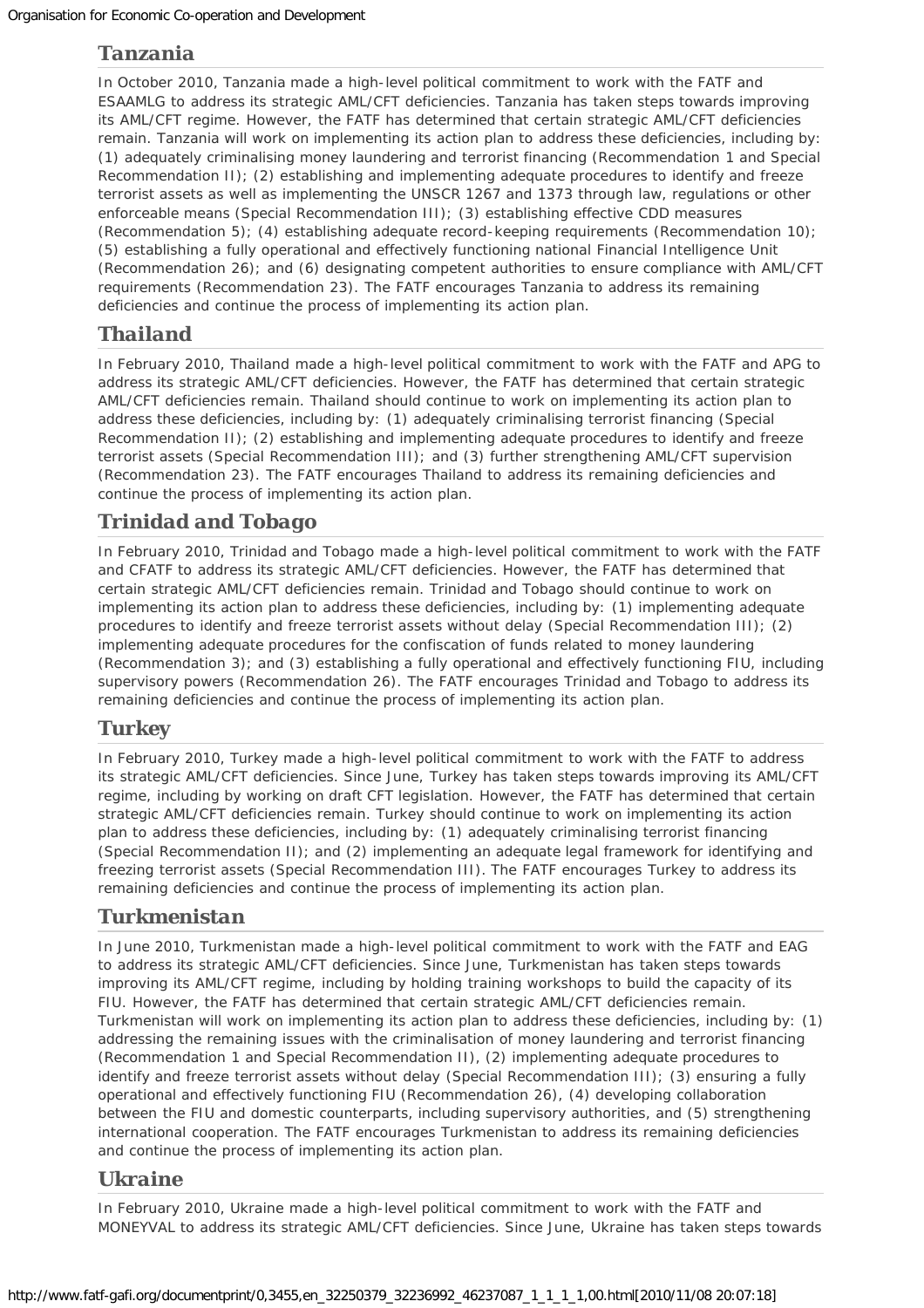improving its AML/CFT regime, including by bringing a new AML/CFT law into force. However, the FATF has determined that certain strategic AML/CFT deficiencies remain. Ukraine should continue to work on implementing its action plan to address these deficiencies, including by: (1) addressing remaining issues regarding criminalisation of money laundering (Recommendation 1); and (2) improving and implementing an adequate legal framework for identifying and freezing terrorist assets (Special Recommendation III). The FATF encourages Ukraine to address its remaining deficiencies and continue the process of implementing its action plan.

#### *Venezuela*

In October 2010, Venezuela made a high-level political commitment to work with the FATF and CFATF to address its strategic AML/CFT deficiencies. Venezuela has taken steps towards improving its AML/CFT regime. However, the FATF has determined that certain strategic deficiencies remain. Venezuela will work with the FATF and CFATF on implementing its action plan to address these deficiencies, including by: (1) adequately criminalising terrorist financing (Special Recommendation II); (2) establishing and implementing adequate procedures to identify and freeze terrorist assets (Special Recommendation III); (3) ensuring a fully operational and effectively functioning Financial Intelligence Unit (Recommendation 26); (4) implementing adequate CDD guidelines for all sectors (Recommendation 5); and (5) establishing adequate STR reporting obligations for ML and TF (Recommendation 13 and Special Recommendation IV). The FATF encourages Venezuela to address its remaining deficiencies and continue the process of implementing its action plan.

#### *Vietnam*

In October 2010, Vietnam made a high-level political commitment to work with the FATF to address its strategic AML/CFT deficiencies. Vietnam has taken steps towards improving its AML/CFT regime. However, the FATF has determined that certain strategic AML/CFT deficiencies remain. Vietnam will work with the FATF and the APG on implementing its action plan to address these deficiencies, including by: (1) adequately criminalising money laundering and terrorist financing (Recommendation 1 and Special Recommendation II); (2) establishing and implementing adequate procedures to identify and freeze terrorist assets (Special Recommendation III); (3) improving the overall supervisory framework (Recommendation 23); (4) improving and broadening customer due diligence measures and reporting requirements (Recommendation 5, 13, and Special Recommendation IV); and (5) strengthening international cooperation (Recommendations 36, 40). The FATF encourages Vietnam to address its remaining deficiencies and continue the process of implementing its action plan.

#### *Yemen*

In February 2010, Yemen made a high-level political commitment to work with the FATF and MENFATF to address its strategic AML/CFT deficiencies. However, the FATF has determined that certain strategic deficiencies remain. Yemen should continue to work on implementing its action plan to address these deficiencies, including by: (1) issue regulations to implement AML law; (2) establishing and implementing adequate procedures to identify and freeze terrorist assets (Special Recommendation III); (3) issuing substantive guidance/instructions to reporting institutions with respect to their ML/FT obligations (Recommendation 25); (4) developing the monitoring and supervisory capacity of the financial sector supervisory authorities and the FIU, to ensure compliance by financial institutions with their STR obligations, especially in relation to FT (Recommendation 23); and (5) ensuring a fully operational and effectively functioning Financial Intelligence Unit (Recommendation 26). The FATF encourages Yemen to address its remaining deficiencies and continue the process of implementing its action plan.

In February 2010, the FATF identified the following jurisdictions as having strategic AML/CFT deficiencies. Since then, they have substantially addressed the strategic deficiencies identified in their action plans and will be removed from this FATF monitoring process. The jurisdictions will continue to work with their respective FSRBs to improve their AML/CFT regimes.

#### *Qatar*

The FATF welcomes Qatar's significant progress in improving its AML/CFT regime and notes that Qatar has met its commitments in its Action Plan regarding the strategic AML/CFT deficiencies that the FATF had identified in February 2010. Qatar is therefore no longer subject to FATF's monitoring process under its ongoing global AML/CFT compliance process. Qatar will work with MENAFATF as it continues to address the full range of AML/CFT issues identified in its Mutual Evaluation Report, in particular compliance with Special Recommendation III (adequate procedures to identify and freeze terrorist assets).

#### *Azerbaijan*

The FATF welcomes Azerbaijan's significant progress in improving its AML/CFT regime and notes that Azerbaijan has met its commitments in its Action Plan regarding the strategic AML/CFT deficiencies that the FATF had identified in February 2010. Azerbaijan is therefore no longer subject to FATF's